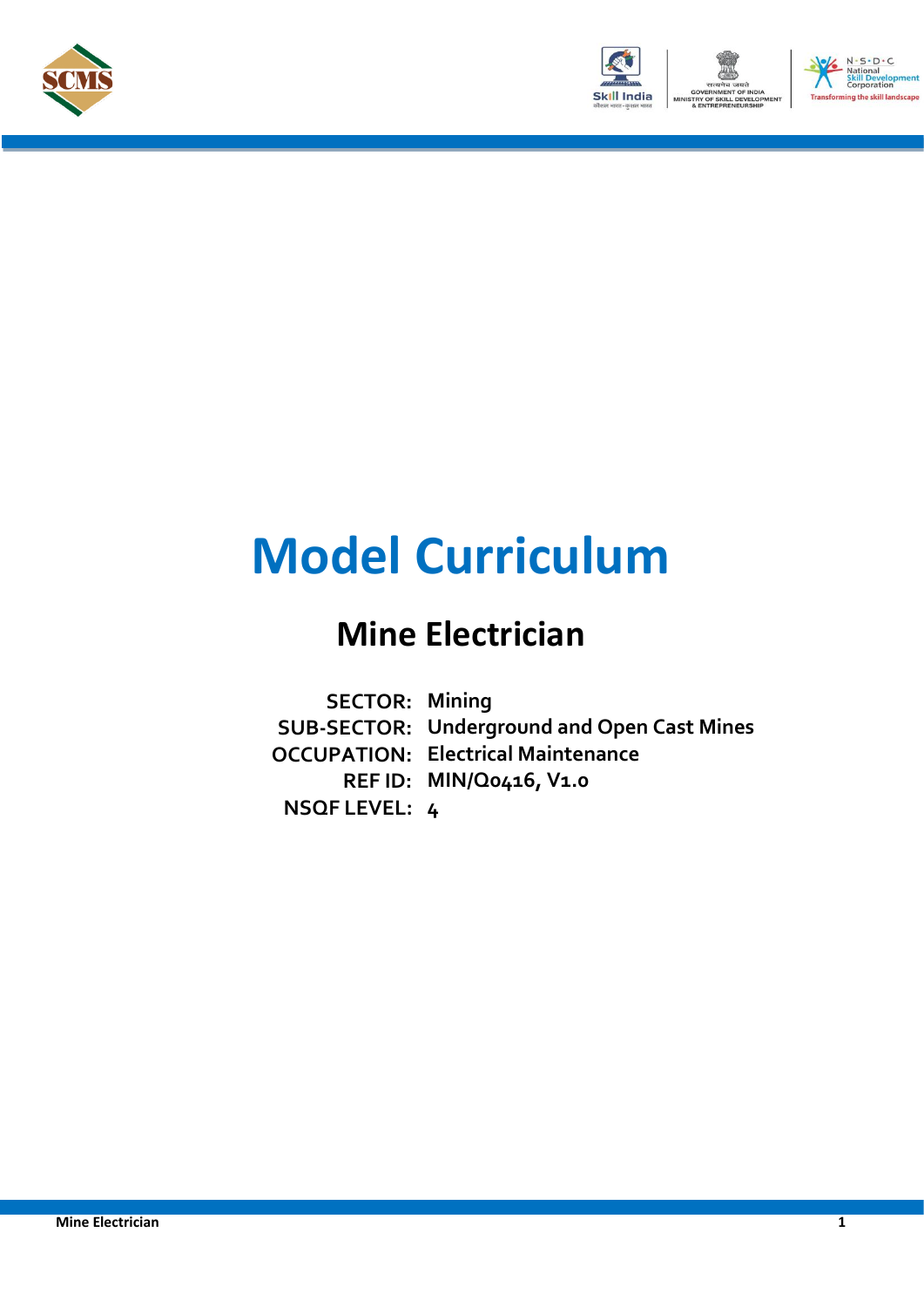



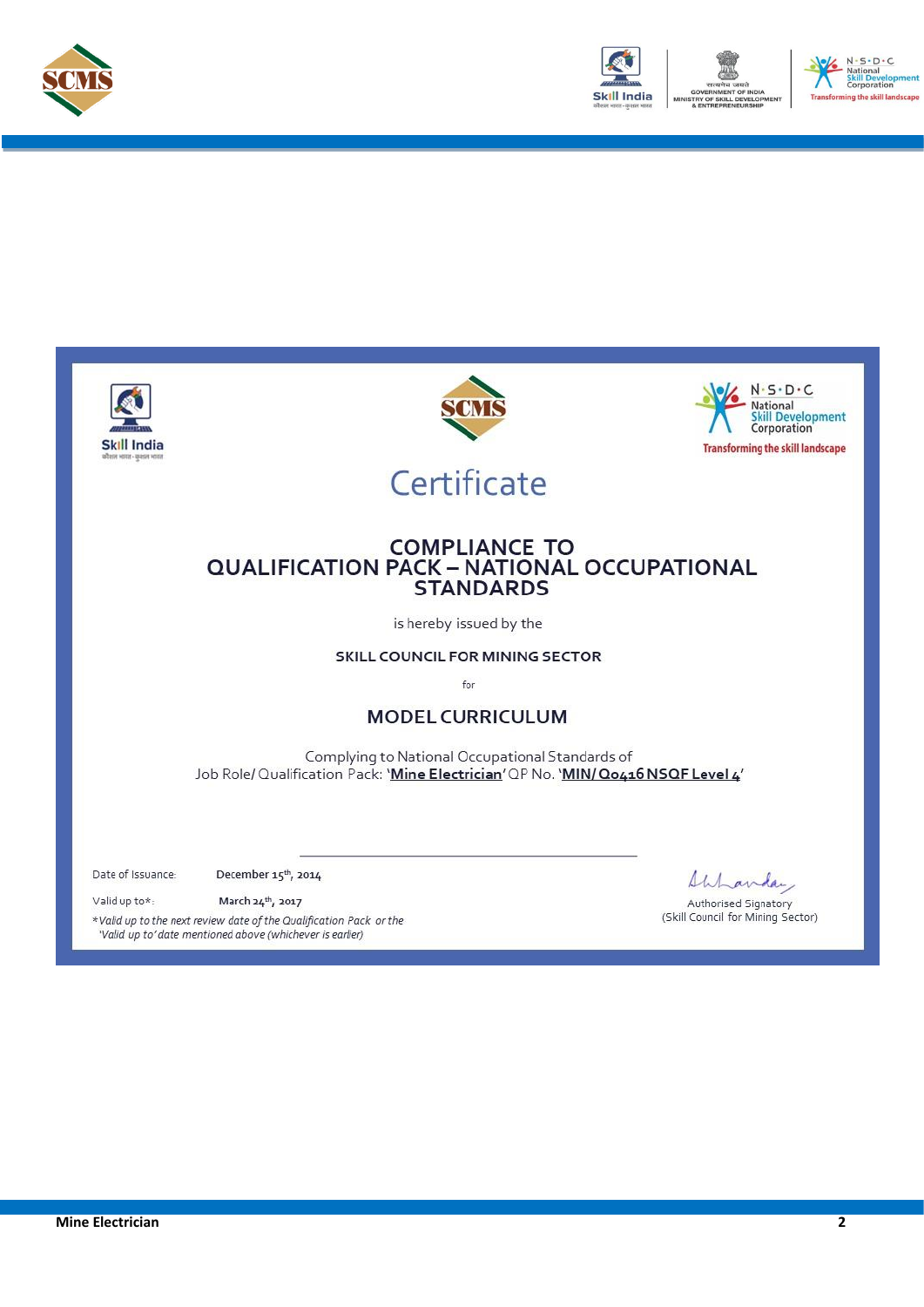





### **TABLE OF CONTENTS**

| 1. Curriculum                           |    |
|-----------------------------------------|----|
| <b>2. Trainer Prerequisites</b>         | 09 |
| <b>3. Annexure: Assessment Criteria</b> |    |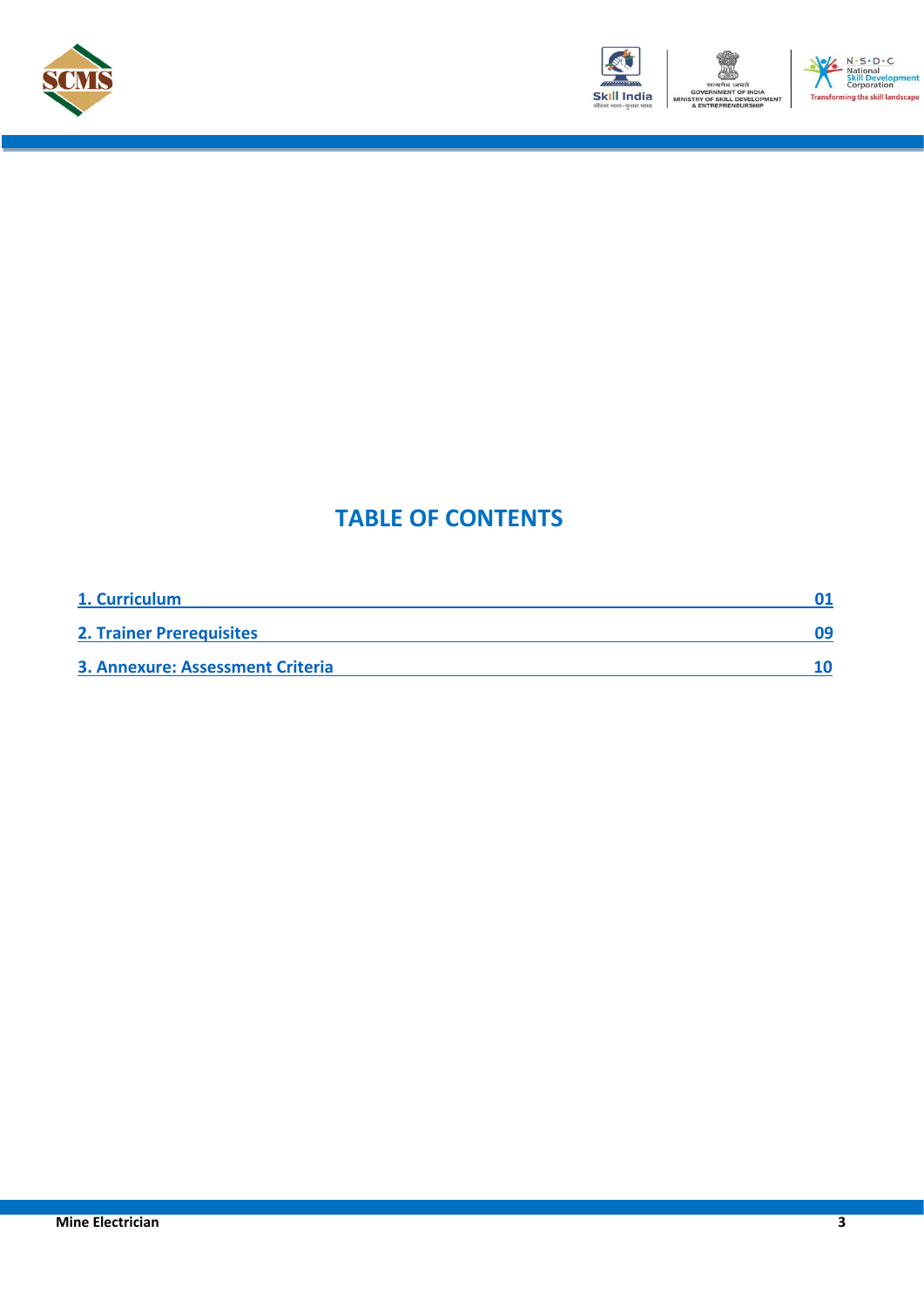



# **Mine Electrician**

This program is aimed at training candidates for the job of a "Mine Electrician", in the "Mining & Allied" Sector/Industry and aims at building the following key competencies amongst the learner.

| <b>Program Name</b>                        | <b>Mine Electrician</b>                                                                                                                                                                                                                                                                                                                                                                                    |                     |            |  |
|--------------------------------------------|------------------------------------------------------------------------------------------------------------------------------------------------------------------------------------------------------------------------------------------------------------------------------------------------------------------------------------------------------------------------------------------------------------|---------------------|------------|--|
| Qualification Pack Name &<br>Reference ID. | MIN/Q0416                                                                                                                                                                                                                                                                                                                                                                                                  |                     |            |  |
| <b>Version No.</b>                         | 1.0                                                                                                                                                                                                                                                                                                                                                                                                        | Version update date | 24/03/2017 |  |
| <b>Pre-requisites to Training</b>          | ITI/ Higher Secondary                                                                                                                                                                                                                                                                                                                                                                                      |                     |            |  |
| <b>Training Outcomes</b>                   | After completing this programme, participants will be able to:<br>Understand the work related requirements<br>$\bullet$<br>Arrange the electrical equipment to conduct the processes<br>$\bullet$<br>Install the electrical supply system and electrical equipment<br>٠<br>Conduct the actual operations and maintenance procedures<br>$\bullet$<br>Comply to health and safety measures critical in mines |                     |            |  |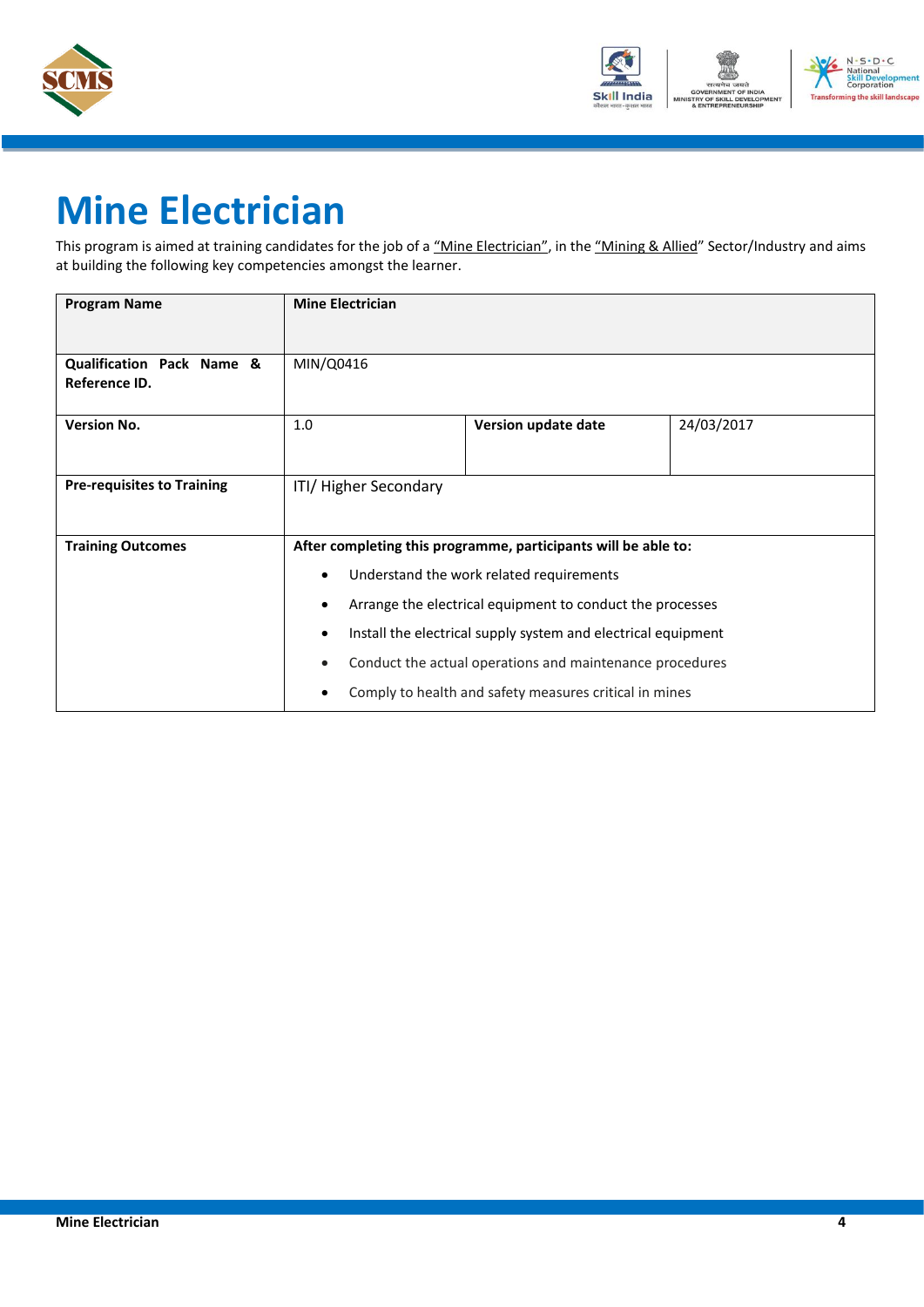



This course encompasses 4 out of 4 National Occupational Standards (NOS) of "Mine Electrician" Qualification Pack issued by "Skill Council for Mining Sector".

| Sr.<br>No.     | <b>Module</b>                                                                                                                                                                                            | <b>Key Learning Outcomes</b>                                                                                                                                                                                                                                                                                                                                                                                                                                                                                                                                                                                                                                                                                                                                                                                                                                                                                                                                                                                                     | <b>Equipment Required</b>                                                                                                                                                                                                                                                                                                                                                                                                                                                                                                                                                                                                                                                                                                                                                                                                                                                                                                                                                                                                                                                                                                                                                |
|----------------|----------------------------------------------------------------------------------------------------------------------------------------------------------------------------------------------------------|----------------------------------------------------------------------------------------------------------------------------------------------------------------------------------------------------------------------------------------------------------------------------------------------------------------------------------------------------------------------------------------------------------------------------------------------------------------------------------------------------------------------------------------------------------------------------------------------------------------------------------------------------------------------------------------------------------------------------------------------------------------------------------------------------------------------------------------------------------------------------------------------------------------------------------------------------------------------------------------------------------------------------------|--------------------------------------------------------------------------------------------------------------------------------------------------------------------------------------------------------------------------------------------------------------------------------------------------------------------------------------------------------------------------------------------------------------------------------------------------------------------------------------------------------------------------------------------------------------------------------------------------------------------------------------------------------------------------------------------------------------------------------------------------------------------------------------------------------------------------------------------------------------------------------------------------------------------------------------------------------------------------------------------------------------------------------------------------------------------------------------------------------------------------------------------------------------------------|
| $\mathbf{1}$   | <b>Introduction</b><br><b>Theory Duration</b><br>(hh:mm)<br>10:00<br><b>Practical</b><br><b>Duration</b><br>(hh:mm)<br>26:00<br><b>Corresponding</b><br><b>NOS Code</b><br><b>Bridge Module</b>          | Understand General Discipline in the<br>$\bullet$<br>class room (Do's & Don'ts)<br>Understand Role of Mine Electrician<br>$\bullet$<br>in mining industry<br>Understand benching in quarries,<br>$\bullet$<br>dressing of overhangs, undercuts,<br>fencing, first aid and hygiene<br>Illustrate standing orders in force at<br>$\bullet$<br>the mine.<br>Demonstrate safety in the vicinity of<br>$\bullet$<br>machinery.<br>Explain<br>shot-firing<br>and<br>safety<br>$\bullet$<br>regulations. How and where to take<br>shelter.<br>Practice Basic skills of communication<br>$\bullet$<br>Learn and Practice Basic reading<br>$\bullet$<br>capabilities to enable reading of signs,<br>notices and/or cautions at site.                                                                                                                                                                                                                                                                                                      | Computer With Internet, LCD Projector,<br>Trainer Chair & Pin Up Boards, White<br>Board                                                                                                                                                                                                                                                                                                                                                                                                                                                                                                                                                                                                                                                                                                                                                                                                                                                                                                                                                                                                                                                                                  |
| $\overline{2}$ | <b>Understand job</b><br>requirements<br>and related<br>processes<br>(hh:mm)<br>40:00<br><b>Practical</b><br><b>Duration</b><br>(hh:mm)<br>44:00<br><b>Corresponding</b><br><b>NOS Code</b><br>MIN/N0446 | Understand the work (work output)<br>$\bullet$<br>required from the job and discuss the<br>same with the supervisor<br>Understand the electrical layout<br>$\bullet$<br>Refer all work instruction/related<br>$\bullet$<br>documents to understand<br>requirements from electrical<br>substations/electrical equipment/<br>electrical wiring or fixtures<br>Understand the specifications for<br>$\bullet$<br>various systems within electrical<br>substations/ transmission of electricity/<br>use/operation of electrical equipment/<br>electrical wiring or fixtures as<br>mentioned in the Work Instruction/<br>SOP/ Control Diagrams<br>Prepare sketches or follow blueprints<br>$\bullet$<br>to determine the location of wiring or<br>equipment and to ensure conformance<br>to safety codes<br>Identify the electrical equipment<br>$\bullet$<br>requirements as per the specifications<br>in the work instructions for installation<br>of electrical substations/electrical<br>equipment/ electrical wiring or fixtures | Helmet, Dust Mask, Goggles, Ear Plug,<br>Gloves, Reflective Jacket, Safety Belt, Gum<br>Boots, Fire Extinguisher Cylinders, First Aid<br>Box, Fire Fighting Charts, First Aid Charts,<br>Computer with Internet, LCD Projector,<br>Trainer Chair & Table, Demonstration Table,<br>Pin Up Boards, White Board, Connection<br>Bushing Terminal, Bus Bar, MCCB, China Clay<br>Oil Filled Insulator, Board Switch, Power<br>Supply Monitor Panel Board, Megger,<br>Solding Iron and Consumables, Clamp Meter,<br>Digital Multi Meter, Switchgear, Screw Driver<br>Set, Neo Tester, Combination Pliers, Nose<br>Pliers, Spanner Set, Adjustable Wrench,<br>Pipe Wrench, Measuring Tape, Hack Saw,<br>Hammer, Chisel, Files Set, Wood Saw,<br>Portable Drill Machin, Bench-Vice & Line-<br>Vice, Modal of sub-station for illustration<br>purpose, Single phase transformer 2 KVA, 3<br>phase transformer oil filled 10 KVA, 3 phase<br>squirrel cage Induction motors 5HP, Modal<br>of continuity of circuits, heavy duty cutter,<br>electric knife, connector, Lug, wire gauge,<br>battery charger, blow lamp, pulley puller,<br>Hydrometer, tong tester, Cable, Cable tray, |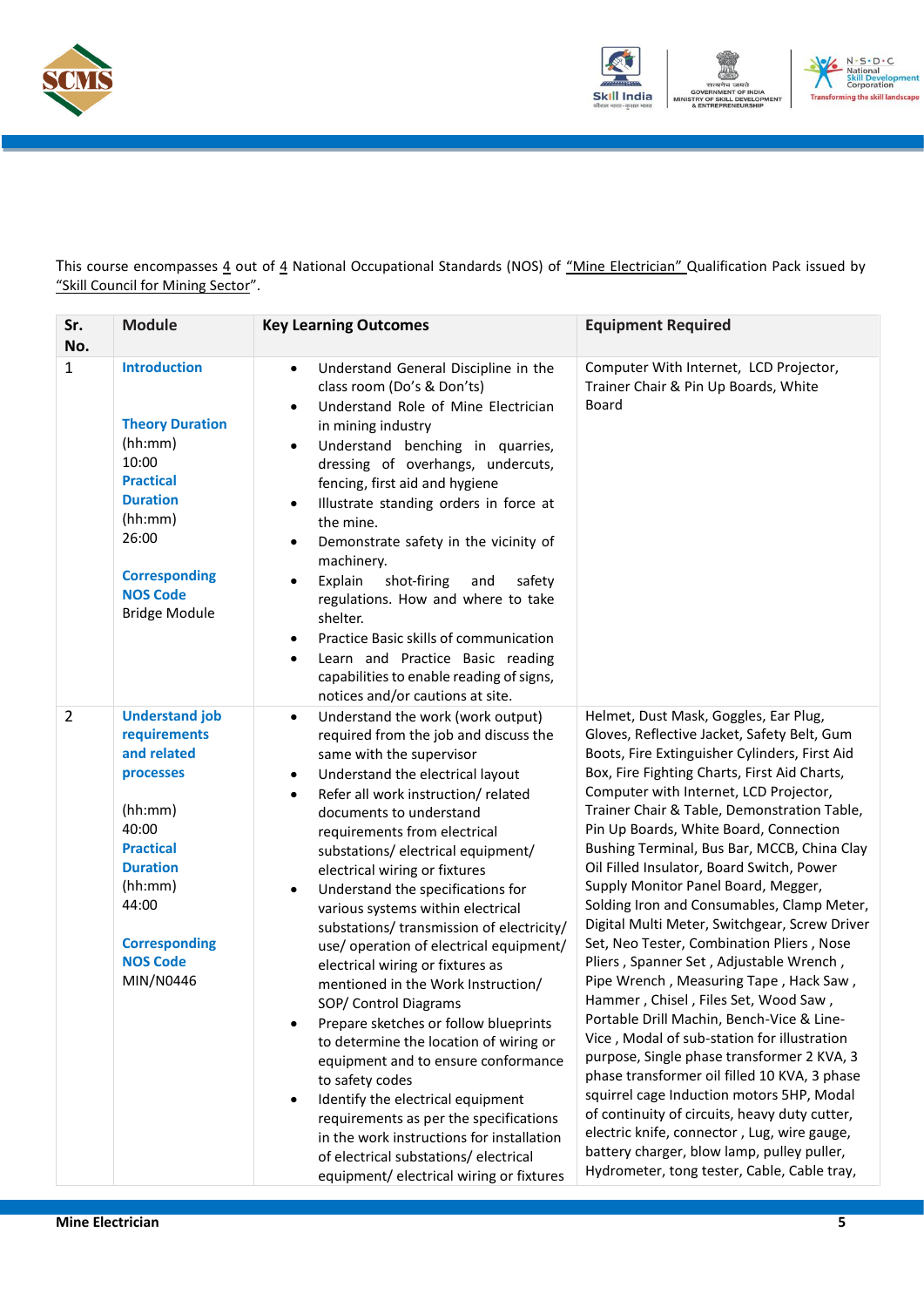





|   |                                                                                                                                                                                                                                                       | line tester, lead acid Batteries, Gate end box<br>Ensure that the required electrical<br>with female socket: single font, single door<br>equipment is procured from the store<br>and stand mounted with bottom cable entry<br>or vendor before starting the process<br>system, No/Nc push buttons, Electric Grinder                                                                                                                                                                                                                                                                                                                                                                                                                                                                                                                                                                                                                                                                                                                                                                                                                                                                                                                                                                                                                                                                                                                                                                                                                                                                                                                                                                                                                                                                                                                                                                                                                                                                                                                                                                                                                                                                                                                                                                     |
|---|-------------------------------------------------------------------------------------------------------------------------------------------------------------------------------------------------------------------------------------------------------|-----------------------------------------------------------------------------------------------------------------------------------------------------------------------------------------------------------------------------------------------------------------------------------------------------------------------------------------------------------------------------------------------------------------------------------------------------------------------------------------------------------------------------------------------------------------------------------------------------------------------------------------------------------------------------------------------------------------------------------------------------------------------------------------------------------------------------------------------------------------------------------------------------------------------------------------------------------------------------------------------------------------------------------------------------------------------------------------------------------------------------------------------------------------------------------------------------------------------------------------------------------------------------------------------------------------------------------------------------------------------------------------------------------------------------------------------------------------------------------------------------------------------------------------------------------------------------------------------------------------------------------------------------------------------------------------------------------------------------------------------------------------------------------------------------------------------------------------------------------------------------------------------------------------------------------------------------------------------------------------------------------------------------------------------------------------------------------------------------------------------------------------------------------------------------------------------------------------------------------------------------------------------------------------|
| 3 | <b>Install the</b><br>electrical<br>supply/ sub-<br>station and<br><b>Equipment</b><br><b>Theory Duration</b><br>(hh:mm)<br>10:00<br><b>Practical</b><br><b>Duration</b><br>(hh:mm)<br>150:00<br><b>Corresponding</b><br><b>NOS Code</b><br>MIN/N0447 | Helmet, Dust Mask, Goggles, Ear Plug,<br>Install the required electrical supply<br>$\bullet$<br>Gloves, Reflective Jacket, Safety Belt, Gum<br>systems including transformers,<br>Boots, Fire Extinguisher Cylinders, First Aid<br>generators, circuit breakers, isolators,<br>Box, Fire Fighting Charts, First Aid Charts,<br>bus bars, measuring equipment for<br>Computer with Internet, LCD Projector,<br>voltage, current, power, energy,<br>Trainer Chair & Table, Demonstration Table,<br>frequency, RPM, wiring, fuses,<br>Pin Up Boards, White Board, Connection<br>earthing, switchboard, control panels,<br>Bushing Terminal, Bus Bar, MCCB, China Clay<br>relays etc. as per the required<br>Oil Filled Insulator, Board Switch, Power<br>specifications.<br>Supply Monitor Panel Board, Megger,<br>Install required electrical equipment<br>Solding Iron and Consumables, Clamp Meter,<br>like motors, fans, lighting, ACs, heaters,<br>Digital Multi Meter, Switchgear, Screw Driver<br>compressors, pumps etc. Install and<br>Set, Neo Tester, Combination Pliers, Nose<br>commission other mining machinery.<br>Pliers, Spanner Set, Adjustable Wrench,<br>Conduct a test process to ensure the<br>Pipe Wrench, Measuring Tape, Hack Saw,<br>performance of installed electrical<br>Hammer, Chisel, Files Set, Wood Saw,<br>equipment as per the defined<br>Portable Drill Machin, Bench-Vice & Line-<br>specifications<br>Vice, Modal of sub-station for illustration<br>Make modifications in the parameters<br>purpose, Single phase transformer 2 KVA, 3<br>(by selecting the right program from<br>phase transformer oil filled 10 KVA, 3 phase<br>the machine control system) if required<br>squirrel cage Induction motors 5HP, Modal<br>and ensure alignment with the<br>of continuity of circuits, heavy duty cutter,<br>prescribed standard<br>electric knife, connector, Lug, wire gauge,<br>Ensure the setting up of the parameters<br>battery charger, blow lamp, pulley puller,<br>of electrical equipment.<br>Hydrometer, tong tester, Cable, Cable tray,<br>line tester, lead acid Batteries, Gate end box<br>with female socket: single font, single door<br>and stand mounted with bottom cable entry<br>system, No/Nc push buttons, Electric Grinder |
| 4 | O&M of<br>electrical<br>supply/ sub-<br>station and<br>equipment<br><b>Theory Duration</b><br>(hh:mm)<br>28:00<br><b>Practical</b><br><b>Duration</b><br>(hh:mm)<br>150:00<br><b>Corresponding</b><br><b>NOS Code</b>                                 | Helmet, Dust Mask, Goggles, Ear Plug,<br>Run the installed electrical equipment<br>$\bullet$<br>Gloves, Reflective Jacket, Safety Belt, Gum<br>in the substation and the electric<br>Boots, Fire Extinguisher Cylinders, First Aid<br>system to generate and distribute the<br>Box, Fire Fighting Charts, First Aid Charts,<br>electricity to the entire mine area with<br>Computer with Internet, LCD Projector,<br>back-ups and redundancies.<br>Trainer Chair & Table, Demonstration Table,<br>Repair and maintain the different<br>Pin Up Boards, White Board, Connection<br>electrical equipment as per<br>Bushing Terminal, Bus Bar, MCCB, China Clay<br>manufacturers guidelines, SOPs, and as<br>Oil Filled Insulator, Board Switch, Power<br>per the statutory requirements (if any)<br>Supply Monitor Panel Board, Megger,<br>Carry out predictive, preventive and<br>Solding Iron and Consumables, Clamp Meter,<br>break down maintenance for<br>Digital Multi Meter, Switchgear, Screw Driver<br>generators, transformers, circuit<br>Set, Neo Tester, Combination Pliers, Nose<br>breakers, isolators, bus bars, control<br>Pliers, Spanner Set, Adjustable Wrench,<br>panels, switchboards, wiring, protective<br>Pipe Wrench, Measuring Tape, Hack Saw,<br>relays etc. Adhere to the maintenance<br>Hammer, Chisel, Files Set, Wood Saw,<br>schedule as guided by electrical<br>Portable Drill Machin, Bench-Vice & Line-<br>supervisors.<br>Vice, Modal of sub-station for illustration                                                                                                                                                                                                                                                                                                                                                                                                                                                                                                                                                                                                                                                                                                                                                                                 |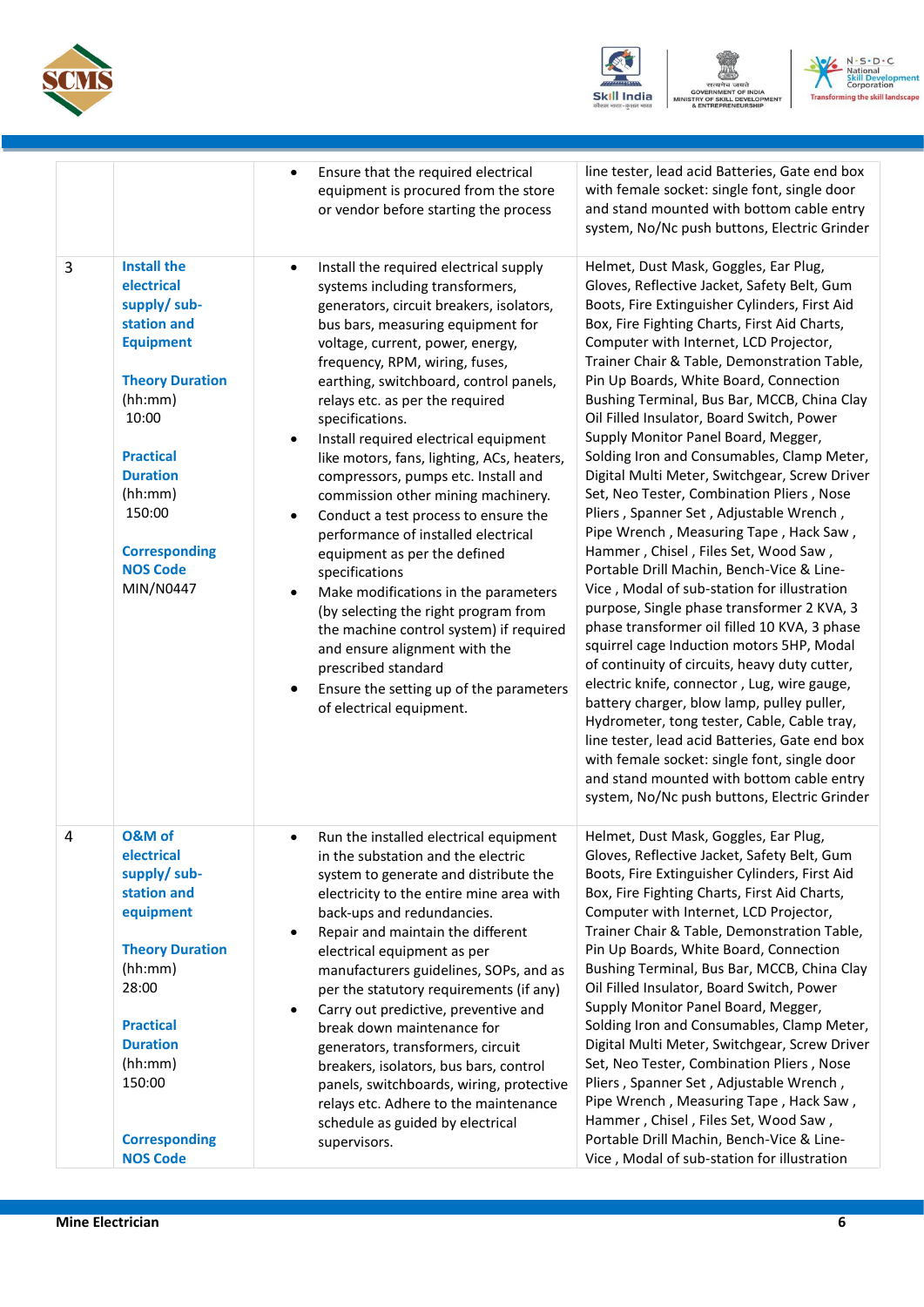





|   | MIN/N0448                                                                                                                                                                                    | Inspect electrical equipment to identify<br>electrical risks, hazards, defects, or the<br>need for adjustment or repair, and to<br>ensure compliance with relevant<br>statutes.<br>Diagnose malfunctioning systems,<br>$\bullet$<br>apparatus, or components, using test<br>equipment and hand tools to locate the<br>cause of a breakdown and correct the<br>problem.<br>Test electrical systems or continuity of<br>circuits in electrical wiring, equipment,<br>or fixtures, using testing devices, such<br>as ohmmeters, voltmeters, ammeters,<br>energy meters, or oscilloscopes, to<br>ensure compatibility and safety of<br>system.<br>Conduct all the tests and checks<br>required for safe operation of the<br>electrical equipment as per the statute.<br>Operate and maintain the electrical<br>equipment and maintain records as per<br>the statutory requirements.                                                                                                                                                                                                     | purpose, Single phase transformer 2 KVA, 3<br>phase transformer oil filled 10 KVA, 3 phase<br>squirrel cage Induction motors 5HP, Modal<br>of continuity of circuits, heavy duty cutter,<br>electric knife, connector, Lug, wire gauge,<br>battery charger, blow lamp, pulley puller,<br>Hydrometer, tong tester, Cable, Cable tray,<br>line tester, lead acid Batteries, Gate end box<br>with female socket: single font, single door<br>and stand mounted with bottom cable entry<br>system, No/Nc push buttons, Electric Grinder                                                                                                                                                                                                                                                                                                                                                                                                                                                                                                                                                                                                                                                                                                                                                                                                                                     |
|---|----------------------------------------------------------------------------------------------------------------------------------------------------------------------------------------------|-------------------------------------------------------------------------------------------------------------------------------------------------------------------------------------------------------------------------------------------------------------------------------------------------------------------------------------------------------------------------------------------------------------------------------------------------------------------------------------------------------------------------------------------------------------------------------------------------------------------------------------------------------------------------------------------------------------------------------------------------------------------------------------------------------------------------------------------------------------------------------------------------------------------------------------------------------------------------------------------------------------------------------------------------------------------------------------|-------------------------------------------------------------------------------------------------------------------------------------------------------------------------------------------------------------------------------------------------------------------------------------------------------------------------------------------------------------------------------------------------------------------------------------------------------------------------------------------------------------------------------------------------------------------------------------------------------------------------------------------------------------------------------------------------------------------------------------------------------------------------------------------------------------------------------------------------------------------------------------------------------------------------------------------------------------------------------------------------------------------------------------------------------------------------------------------------------------------------------------------------------------------------------------------------------------------------------------------------------------------------------------------------------------------------------------------------------------------------|
| 5 | <b>Health and</b><br>safety<br><b>Theory Duration</b><br>(hh:mm)<br>20:00<br><b>Practical</b><br><b>Duration</b><br>(hh:mm)<br>62:00<br><b>Corresponding</b><br><b>NOS Code</b><br>MIN/N0901 | Comply with occupational health and<br>$\bullet$<br>safety regulations adopted by the<br>employer.<br>Follow mining operations procedures<br>with respect to materials handling and<br>accidents<br>Follow the correct safety steps in case<br>of accident or major failure<br>Comply with safety regulations and<br>$\bullet$<br>procedures in case of fire hazard.<br>Operate various grades of fire<br>extinguishers.<br>Work responsibly and as safe and<br>careful as possible so as not to put the<br>health and safety of self or others at<br>risk, including members of the public<br>Perform storage and transport of<br>$\bullet$<br>hazardous materials compliant with<br>safety guidelines prescribed by DGMS.<br>Deal with misfires as per statutory<br>requirement<br>Identify characteristics of post-blast<br>fumes and take necessary precautions.<br>Wears safety gear such as hard hat,<br>$\bullet$<br>respiratory protection, eye protection,<br>ear protection<br>Follow the manufacturer's instructions<br>for care and safe operation of the<br>equipment. | Helmet, Dust Mask, Goggles, Ear Plug,<br>Gloves, Reflective Jacket, Safety Belt, Gum<br>Boots, Fire Extinguisher Cylinders, First Aid<br>Box, Fire Fighting Charts, First Aid Charts,<br>Computer with Internet, LCD Projector,<br>Trainer Chair & Table, Demonstration Table,<br>Pin Up Boards, White Board, Connection<br>Bushing Terminal, Bus Bar, MCCB, China Clay<br>Oil Filled Insulator, Board Switch, Power<br>Supply Monitor Panel Board, Megger,<br>Solding Iron and Consumables, Clamp Meter,<br>Digital Multi Meter, Switchgear, Screw Driver<br>Set, Neo Tester, Combination Pliers, Nose<br>Pliers, Spanner Set, Adjustable Wrench,<br>Pipe Wrench, Measuring Tape, Hack Saw,<br>Hammer, Chisel, Files Set, Wood Saw,<br>Portable Drill Machin, Bench-Vice & Line-<br>Vice, Modal of sub-station for illustration<br>purpose, Single phase transformer 2 KVA, 3<br>phase transformer oil filled 10 KVA, 3 phase<br>squirrel cage Induction motors 5HP, Modal<br>of continuity of circuits, heavy duty cutter,<br>electric knife, connector, Lug, wire gauge,<br>battery charger, blow lamp, pulley puller,<br>Hydrometer, tong tester, Cable, Cable tray,<br>line tester, lead acid Batteries, Gate end box<br>with female socket: single font, single door<br>and stand mounted with bottom cable entry<br>system, No/Nc push buttons, Electric Grinder |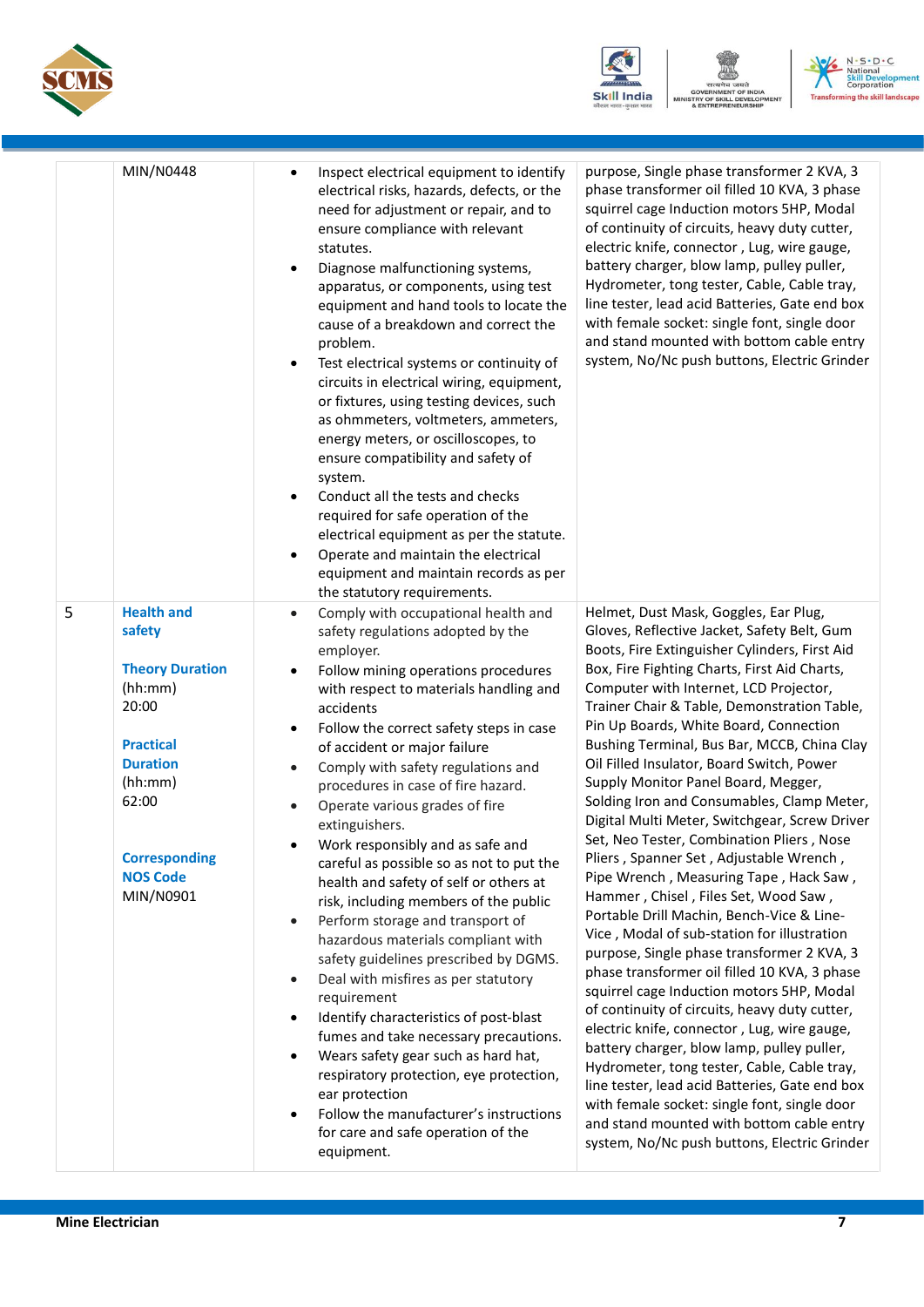



| <b>Total Duration</b>     | <b>Unique Equipment Required:</b> |  |
|---------------------------|-----------------------------------|--|
| <b>Theory Duration</b>    |                                   |  |
| 108:00                    |                                   |  |
| <b>Practical Duration</b> |                                   |  |
| 432:00                    |                                   |  |

<span id="page-7-0"></span>Grand Total Course Duration: 540 Hours, 0 Minutes (This syllabus/ curriculum has been approved by SSC: Skill Council for Mining Sector)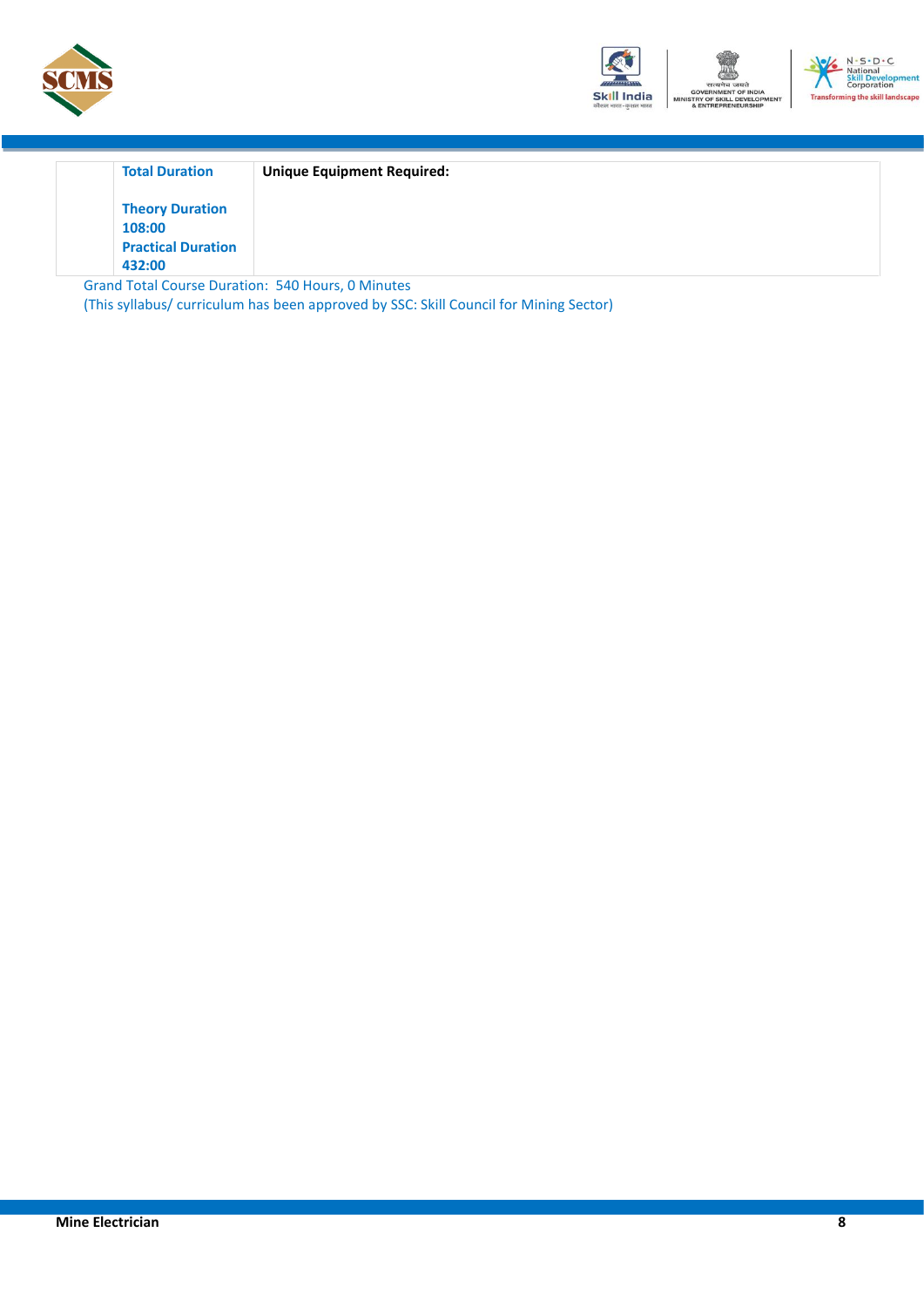



### **Trainer Prerequisites for Job role: "Mine Electrician" mapped to Qualification Pack: "MIN/Q0416"**

| Sr.<br><b>No</b> | Area                  | <b>Details</b>                                                                                                                              |  |  |  |
|------------------|-----------------------|---------------------------------------------------------------------------------------------------------------------------------------------|--|--|--|
| $\bullet$        |                       |                                                                                                                                             |  |  |  |
| $\mathbf{1}$     | <b>Description</b>    | To deliver accredited training service, mapping to the curriculum detailed above, in accordance<br>with the Qualification Pack "MIN/Q0416". |  |  |  |
| $\mathcal{P}$    | Personal              | This job requires sensitivity to problem solving, safety orientation, reading, writing and                                                  |  |  |  |
|                  | <b>Attributes</b>     | communication skills and good agility. The person should be of good physical condition with                                                 |  |  |  |
|                  |                       | good vision and must pass through periodic medical tests.                                                                                   |  |  |  |
| 3                | <b>Minimum</b>        | Class X/ITI or                                                                                                                              |  |  |  |
|                  | <b>Educational</b>    | Diploma in Mining/ Mechanical or                                                                                                            |  |  |  |
|                  | <b>Qualifications</b> | B-Tech in Mining/ Mechanical                                                                                                                |  |  |  |
| 4a               | Domain                | Certified for Job Role: "Mine Electrician" mapped to QP: "MIN/Q416, v1.0". Minimum accepted                                                 |  |  |  |
|                  | <b>Certification</b>  | score is 80%                                                                                                                                |  |  |  |
| 4b               | <b>Platform</b>       | Recommended that the Trainer is certified for the Job Role: "Trainer", mapped to the                                                        |  |  |  |
|                  | <b>Certification</b>  | Qualification Pack: "MEP/Q0102". Minimum accepted score as per SSC guidelines is 80%.                                                       |  |  |  |
| 5                | <b>Experience</b>     | ITI Electrical – 6 years<br>1.                                                                                                              |  |  |  |
|                  |                       | Diploma in Electrical - 5 years<br>2.                                                                                                       |  |  |  |
|                  |                       | B-Tech in Electrical $-4$ years<br>3.                                                                                                       |  |  |  |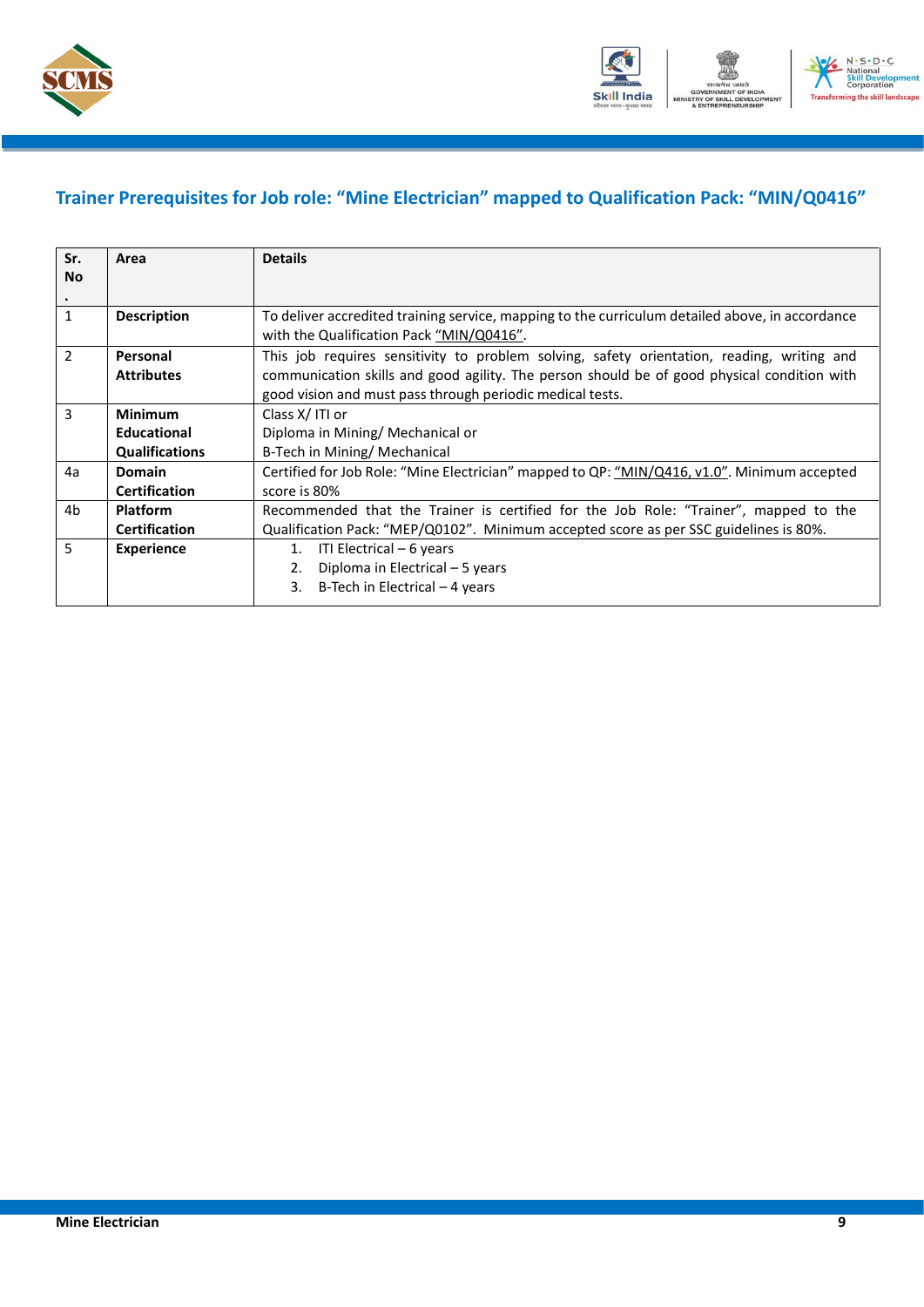



#### <span id="page-9-0"></span>**Annexure: Assessment Criteria**

| <b>Assessment Criteria for Mine Electrician</b> |                                        |
|-------------------------------------------------|----------------------------------------|
| <b>Job Role</b>                                 | <b>Mine Electrician</b>                |
| <b>Qualification Pack</b>                       | <b>MIN/Q0416</b>                       |
| Sector Skill Council                            | <b>Skill Council for Mining Sector</b> |

#### **Guidelines for Assessment**

- 1. Criteria for assessment for each Qualification Pack will be created by the Sector Skill Council. Each Performance Criteria (PC) will be assigned marks proportional to its importance in NOS. SSC will also lay down proportion of marks for Theory and Skills Practical for each PC
- 2. The assessment for the theory part will be based on knowledge bank of questions created by the SSC
- 3. Individual assessment agencies will create unique question papers for theory part for each candidate at each examination/training centre (as per assessment criteria below)
- 4. Individual assessment agencies will create unique evaluations for skill practical for every student at each examination/training centre based on this criteria
- 5. To pass the Qualification Pack , every trainee should score a minimum of 70% in every NOS
- 6. In case of successfully passing only certain number of NOS's, the trainee is eligible to take subsequent assessment on the balance NOS's to pass the Qualification Pack

|                                                                                                                                                                                                                                                                                       |                            | <b>Marks Allocation</b> |                |                                   |
|---------------------------------------------------------------------------------------------------------------------------------------------------------------------------------------------------------------------------------------------------------------------------------------|----------------------------|-------------------------|----------------|-----------------------------------|
|                                                                                                                                                                                                                                                                                       | <b>Total Mark</b><br>(100) | Out Of                  | <b>Theory</b>  | <b>Skills</b><br><b>Practical</b> |
| PC1.<br>Understand the work<br>(work output) required from the job and<br>discuss the same with the supervisor                                                                                                                                                                        | 25                         | 4                       | 2.5            | 1.5                               |
| PC <sub>2</sub> .<br>Understand the<br>electrical layout                                                                                                                                                                                                                              |                            | $\overline{4}$          | 2.5            | 1.5                               |
| PC <sub>3</sub> .<br>Refer all work<br>instruction/<br>related<br>documents<br>to<br>understand requirements from electrical<br>substations/electrical equipment/electrical<br>wiring or fixtures                                                                                     |                            | 4                       | $\overline{2}$ | $\overline{2}$                    |
| PC4.<br>Understand the specifications for<br>within<br>electrical<br>various<br>systems<br>substations/transmission of electricity/use/<br>operation of electrical equipment/electrical<br>wiring or fixtures as mentioned in the Work<br>Instruction/SOP/<br><b>Control Diagrams</b> |                            | 4                       | 2.5            | 1.5                               |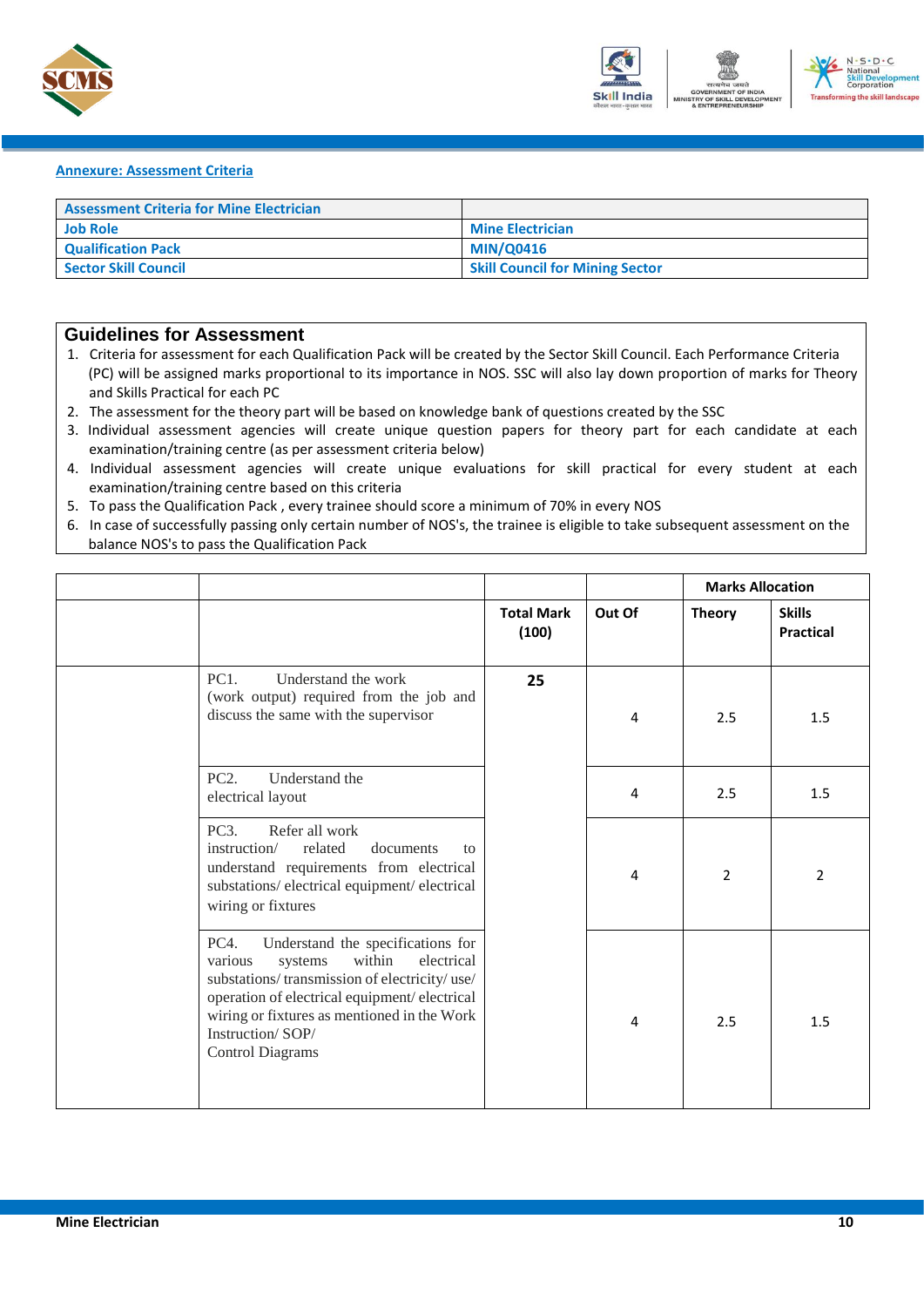





|                                                                                                 |                                                                                                                                                                                                                                                                                                                                       | <b>Total</b> | 25 | 15  | 10                    |
|-------------------------------------------------------------------------------------------------|---------------------------------------------------------------------------------------------------------------------------------------------------------------------------------------------------------------------------------------------------------------------------------------------------------------------------------------|--------------|----|-----|-----------------------|
|                                                                                                 | PC5.<br>Ensure the setting up<br>of the parameters of electrical equipment.                                                                                                                                                                                                                                                           |              | 5  | 3   | $\mathbf{2}^{\prime}$ |
|                                                                                                 | Make modifications in<br>PC4.<br>the parameters (by selecting the right<br>program from the machine control system)<br>if required and ensure alignment with the<br>prescribed standard                                                                                                                                               |              | 5  | 3   | 2                     |
|                                                                                                 | PC3.<br>Conduct a test process to ensure<br>the performance of installed electrical<br>equipment as per the defined specifications                                                                                                                                                                                                    |              |    | з   | 2                     |
|                                                                                                 | Install required<br>PC2.<br>electrical equipment like motors, fans,<br>lighting, ACs, heaters, compressors, pumps<br>etc. Install and commission other mining<br>machinery.                                                                                                                                                           |              | 5  | 3   | $\overline{2}$        |
| MIN/N<br>2.<br>0447(Install<br>the<br>electrical<br>supply/<br>sub-station<br>and<br>equipment) | PC1.<br>Install the required electrical<br>supply systems including transformers,<br>generators, circuit breakers, isolators, bus<br>bars, measuring equipment for voltage,<br>current, power, energy, frequency, RPM,<br>wiring, fuses, earthing, switchboard,<br>control panels, relays etc. as per the<br>required specifications. | 25           | 5  | 3   | $\overline{2}$        |
|                                                                                                 |                                                                                                                                                                                                                                                                                                                                       | <b>Total</b> | 25 | 14  | 11                    |
|                                                                                                 | PC7.<br>Ensure that the<br>required electrical equipment is procured<br>from the store or vendor before starting the<br>process                                                                                                                                                                                                       |              | 3  | 1.5 | 1.5                   |
|                                                                                                 | PC6.<br>Identify the electrical equipment<br>requirements as per the specifications in the<br>work instructions for installation of<br>electrical substations/electrical equipment/<br>electrical wiring or fixtures                                                                                                                  |              | 3  | 1.5 | 1.5                   |
|                                                                                                 | PC5.<br>Prepare sketches or<br>follow blueprints to determine the location<br>of wiring or equipment and to ensure<br>conformance to safety codes                                                                                                                                                                                     |              | 3  | 1.5 | 1.5                   |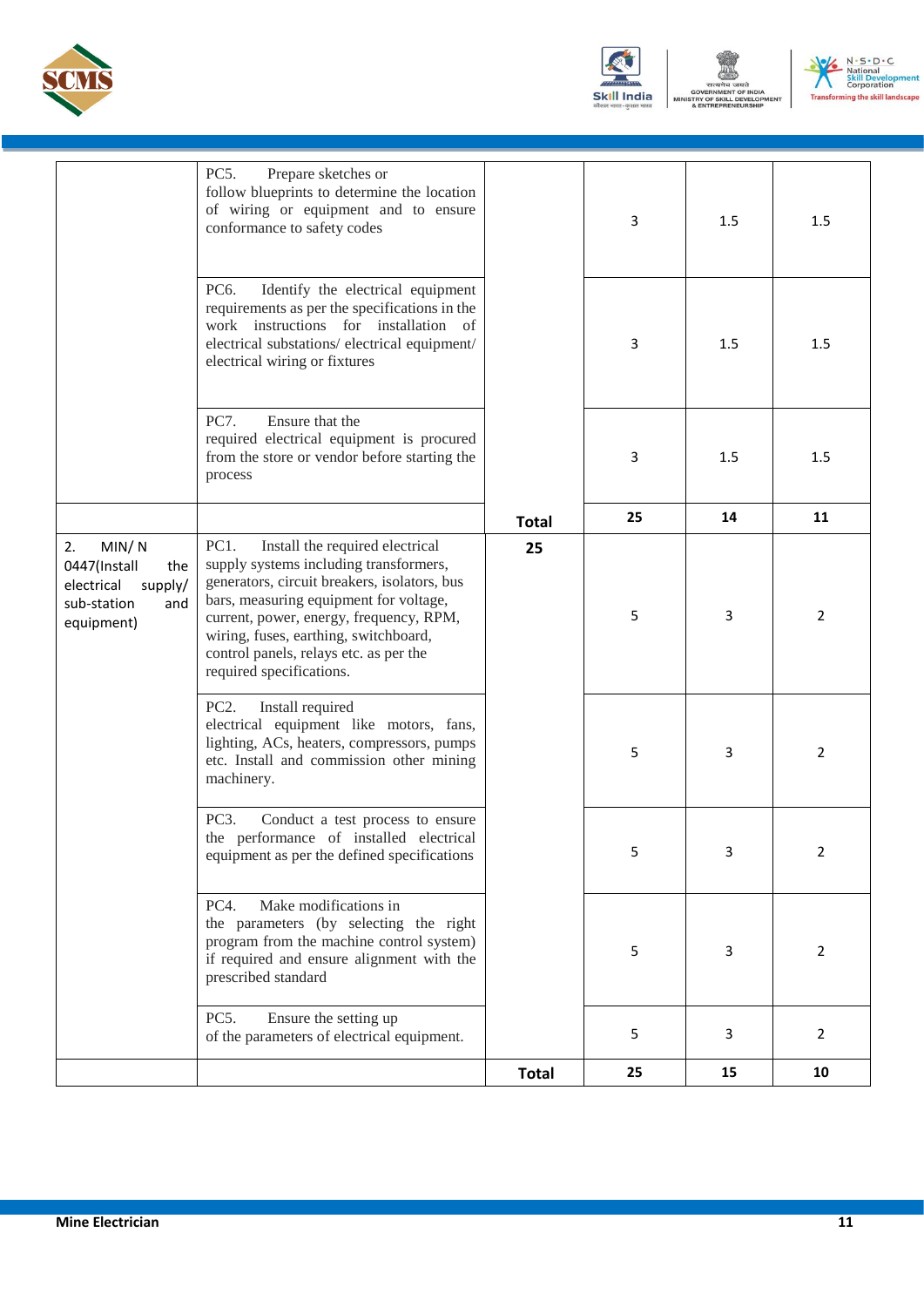





| MIN/N<br>3.<br>0448(O&M of<br>electrical<br>supply/<br>sub-station<br>and<br>equipment) | PC1.<br>Run the installed electrical<br>equipment in the substation and the electric<br>system to generate and distribute the<br>electricity to the<br>entire mine area with back-ups and<br>redundancies.                                                                                      | 25           | 3  | $\overline{2}$ | 1              |
|-----------------------------------------------------------------------------------------|-------------------------------------------------------------------------------------------------------------------------------------------------------------------------------------------------------------------------------------------------------------------------------------------------|--------------|----|----------------|----------------|
|                                                                                         | PC <sub>2</sub> .<br>Repair and maintain<br>the different electrical equipment as per<br>manufacturers guidelines, SOPs, and as per<br>the statutory requirements (if any)                                                                                                                      |              | 3  | 2              | $\mathbf{1}$   |
|                                                                                         | Carry out predictive, preventive and<br>PC3.<br>break down maintenance for generators,<br>transformers, circuit breakers, isolators, bus<br>bars, control panels, switchboards, wiring,<br>protective relays etc. Adhere to the<br>maintenance schedule as<br>guided by electrical supervisors. |              | 4  | $\overline{2}$ | $\overline{2}$ |
|                                                                                         | PC4.<br>Inspect electrical<br>equipment to identify electrical risks,<br>hazards, defects, or the need for adjustment<br>or repair, and to ensure compliance with<br>relevant statutes.                                                                                                         |              | 3  | $\overline{2}$ | $\mathbf{1}$   |
|                                                                                         | PC5.<br>Diagnose<br>malfunctioning systems, apparatus, or<br>components, using test equipment and hand<br>tools to locate the cause of a breakdown and<br>correct the problem.                                                                                                                  |              | 3  | $\overline{2}$ | $\mathbf{1}$   |
|                                                                                         | PC6.<br>Test electrical<br>systems or continuity of circuits in electrical<br>wiring, equipment, or fixtures, using testing<br>devices, such as ohmmeters, voltmeters,<br>ammeters, energy meters, or oscilloscopes,<br>to ensure compatibility and safety of<br>system.                        |              | 3  | $\overline{2}$ | $\mathbf{1}$   |
|                                                                                         | PC7.<br>Conduct all the tests and checks<br>required for safe operation of the electrical<br>equipment as per the statute.                                                                                                                                                                      |              | 3  | 2              | $\mathbf{1}$   |
|                                                                                         | <b>PC8.</b><br>Operate and maintain<br>the electrical equipment and maintain<br>records<br>as<br>per the<br>statutory<br>requirements.                                                                                                                                                          |              | 3  | 2              | $\mathbf{1}$   |
|                                                                                         |                                                                                                                                                                                                                                                                                                 | <b>Total</b> | 25 | 16             | 9              |